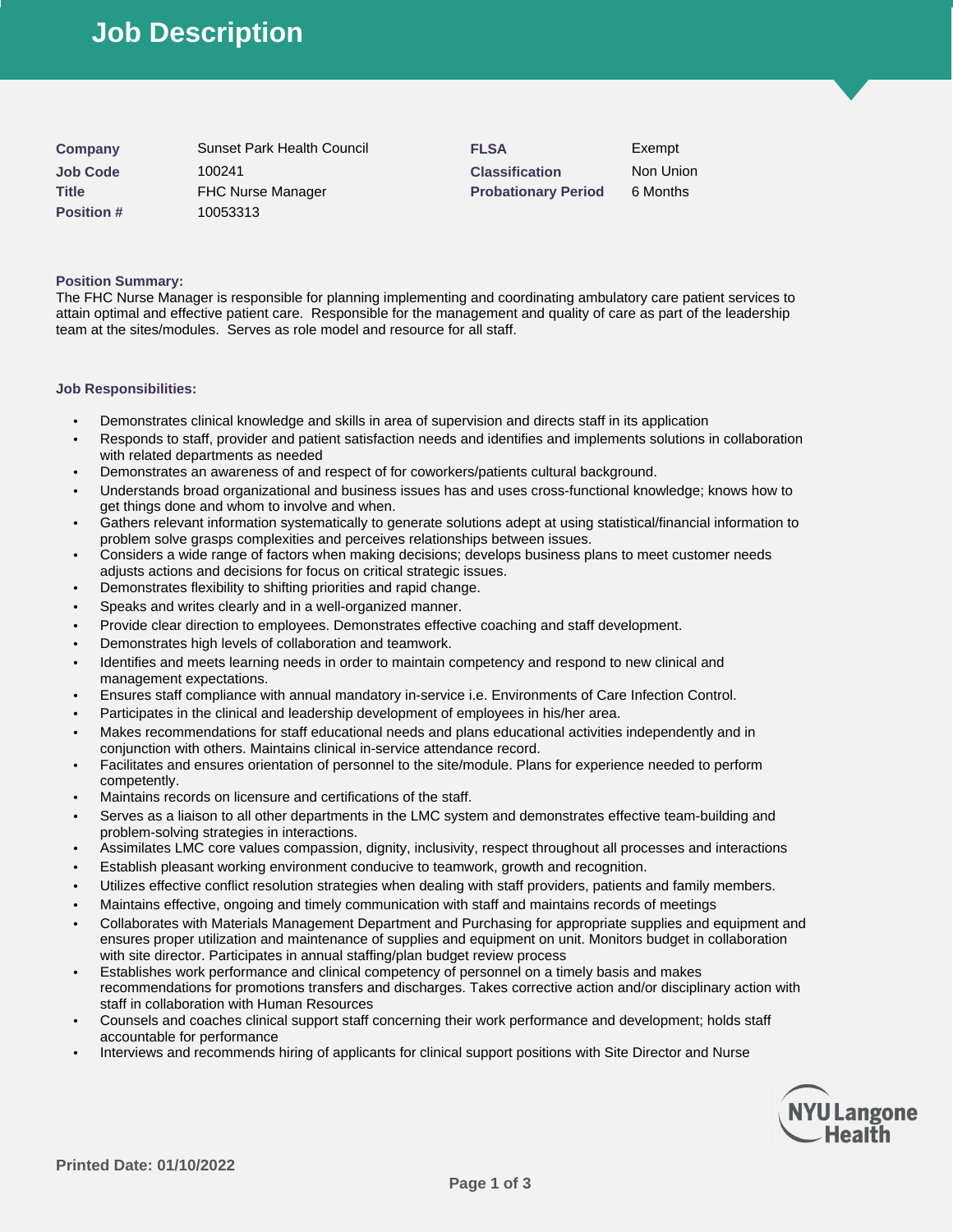Recruiting Department

- Monitors site/module staffing to budget overtime/agency use and provides justifications as needed.
- Prepares clinical support staff schedules in a timely manner. Monitors appropriate use of benefit time. Approves overtime for nurses and medical assistants.
- Plans for staffing needs of the site(s)/modules(s) on a long and short term basis adjusting based on workload and other staffing variables to maintain safe efficient care in an effective manner.
- Acts as resource for staff for clinical/legal issues; and regulatory & policy matters. Refers as appropriate. Responds to staff provider and patient satisfaction needs and identifies and implements solutions in collaboration with related departments as needed.
- Responds to patient/family needs in timely positive manner and ensures service excellence among all staff.
- Promotes safety and risk free environment for patients and staff.
- Investigates incidents and occurrences and institutes corrective action as appropriate.
- Participates on a voluntary or appointed basis in inter-intra-departmental and inter-disciplinary committees to improve patient care.
- Conducts Performance Management monitoring and participates in problem identification and solution to improve key processes/systems/patient care; shares results in staff meetings. Encourages staff participation in performance management activities
- Initiates and encourages staff participation in patient care conferences.
- Establishes/maintains processes to promote a multidisciplinary team approach in developing, implementing and evaluating patient care and/or family education
- Provides direct patient care as needed to meet patient care needs or role model behavior

# **Additional Position Specific Responsibilities:**

#### **Minimum Qualifications:**

Bachelor's Degree in Nursing degree required. Three years of ambulatory care experience required. Previous leadership experience preferred. Willingness to devote the time required completing assigned tasks on schedule. Valid New York State Registered Nurse license, BCLS, NYS Infection Control Certificate.

#### **Preferred Qualifications:**

#### **Required Licenses & Certifications:**

| Code<br>30099                                                                   | <b>Description</b><br>Registered Nurse License-NYS | <b>Required/Preferred</b><br>Required              |
|---------------------------------------------------------------------------------|----------------------------------------------------|----------------------------------------------------|
| <b>Education:</b><br>Degree Type<br><b>Bachelor's Degree</b><br>Master's Degree | Degrees Info<br>Nursing<br>Nursing                 | <b>Required/Preferred</b><br>Required<br>Preferred |
| <b>Required Languages:</b><br>Code                                              | <b>Description</b>                                 | <b>Required/Preferred</b>                          |

20037 Chinese **Chinese** Chinese Required

20052 English Required

# **Minimum Experience:** 3

#### **Other Working Conditions:**

Exposure or handling of potentially infectious material Ability to see or access information in print and/or transmitted electronically Ability to hear oral instructions Performing job duties may require prolonged periods of:Sitting Standing Walking Other working conditions / physical demands required to perform duties: Frequently pushing, pulling, and lifting 10 100 lbs. weight